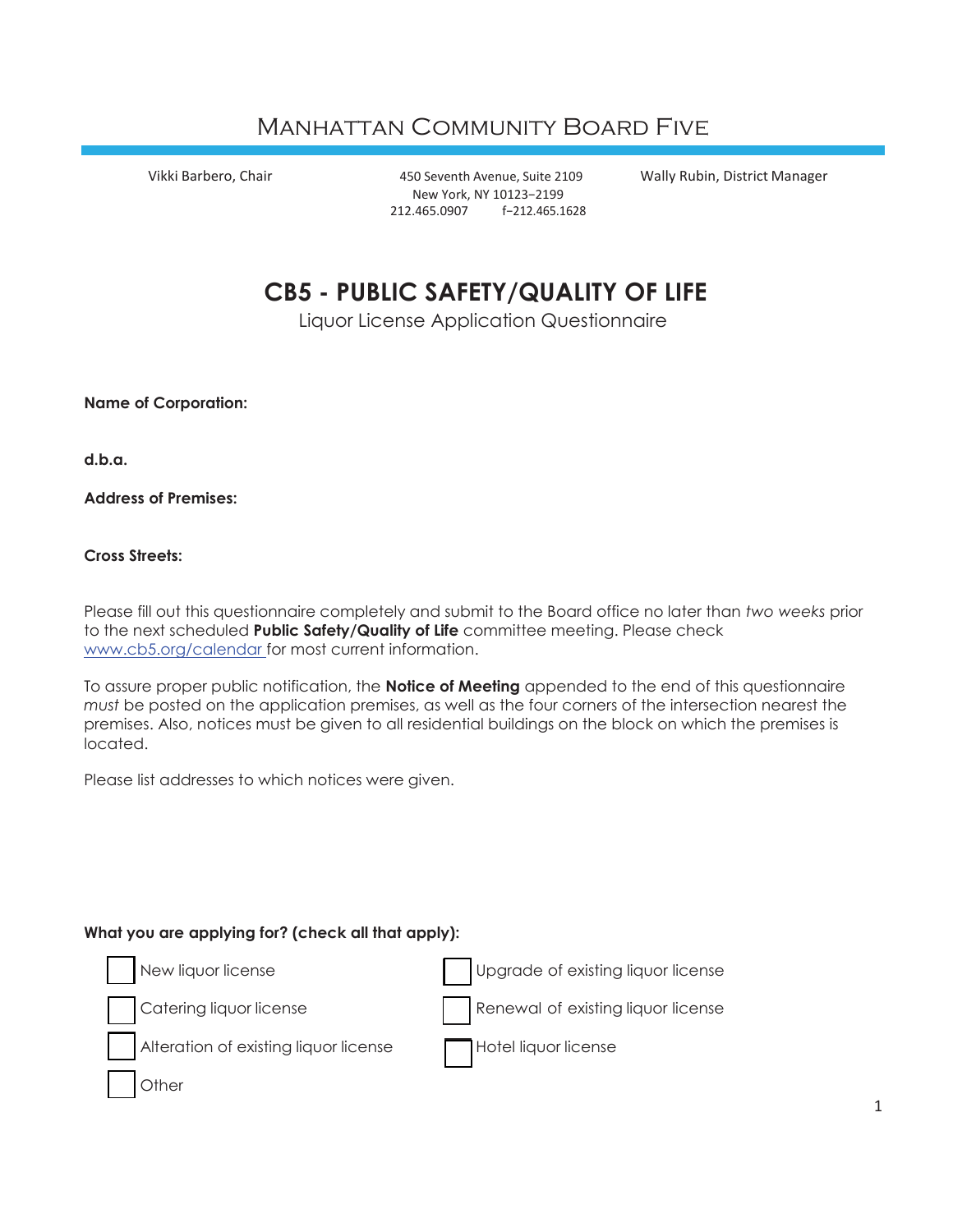**If alteration/other, please describe nature and indicate if outdoor space is included.**

#### **Include the following attachments:**

o Photographs of the inside and outside of yourestablishment

o Schematics/floor plans of the inside of your establishment and sidewalk café schematics, if applicable;

#### **Name of Corporation:**

DBA

Address of Proposed Operation

Cross Streets:

#### **Applicant's Name(s) on SLA Documents**

Applicant/Owner Address:

Telephone: E-Mail:

#### **Legal Firm/Representative Contact**

Phone and Fax:

#### **Landlord Name and Contact:**

Phone and Fax:

Lease length and cost:

 $N<sub>O</sub>$ 

#### **Type of Establishment:**

| Club<br>Restaurant<br>Bar |
|---------------------------|
|---------------------------|

**Is this establishment wheelchair accessible? If "Yes" please attach photo of access.**

|  | Υ<br>es |  |  |
|--|---------|--|--|
|--|---------|--|--|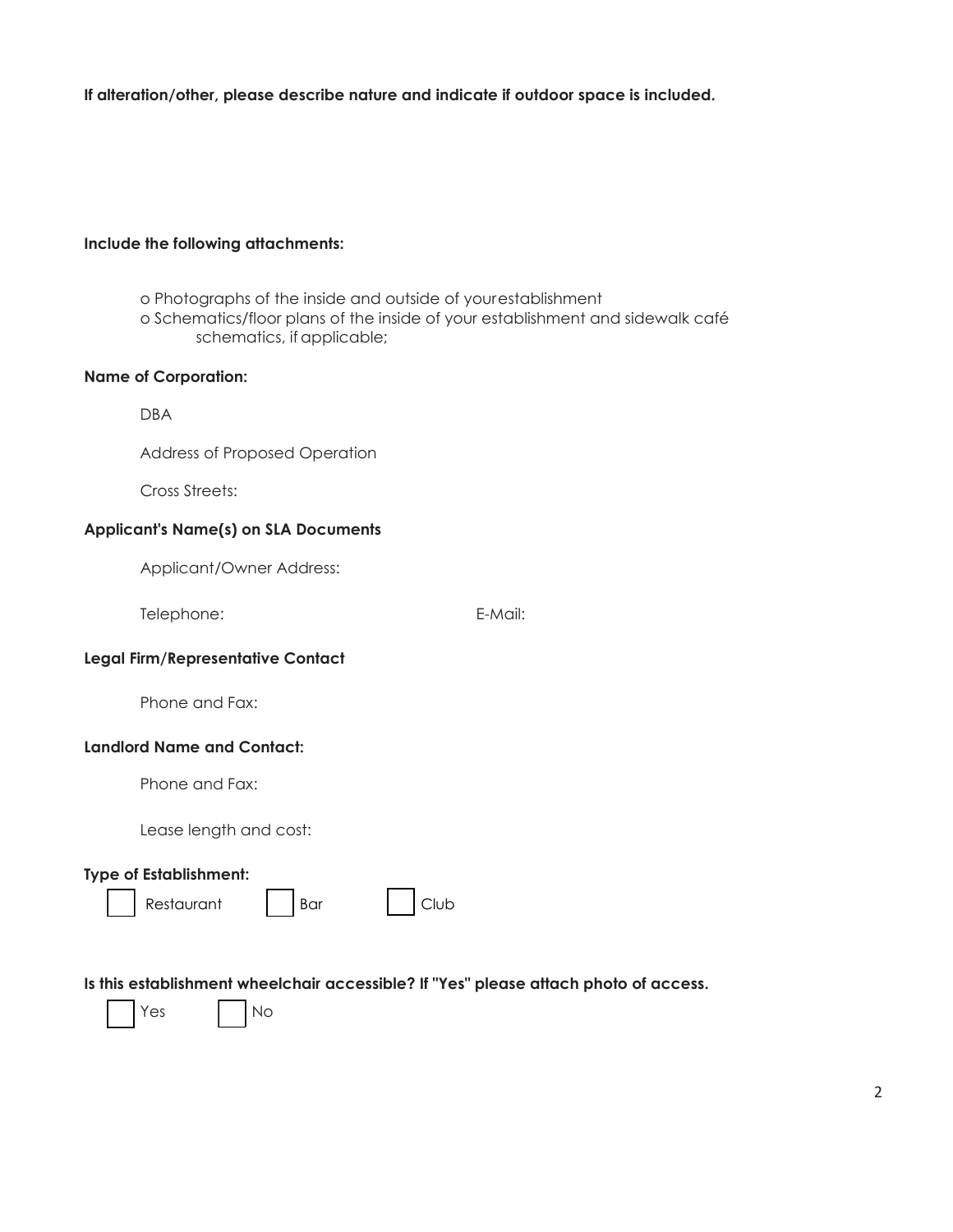## **Floor Plan:**

Total Floor area: sq.ft. # of floors: # of bars: # of entrances: # of exits:

## **Occupancy:**

| Total capacity:                |         | Number of Patron Bars: |             |  |  |
|--------------------------------|---------|------------------------|-------------|--|--|
| In bar area(s):                |         | Number of Service Bars |             |  |  |
| In dining room(s):             |         |                        |             |  |  |
| <b>Seating Capacity Inside</b> | Tables: | Chairs:                | Bar Stools: |  |  |
| Seating Capacity Sidewalk      | Tables: | Chairs:                | Bar Stools: |  |  |
| Seating Capacity Backyard      | Tables: | Chairs:                | Bar Stools: |  |  |
| Seating Capacity Rooftop       | Tables: | Chairs:                | Bar Stools: |  |  |
| <b>Seating Totals:</b>         |         |                        |             |  |  |

## **Kitchen (please check one):**

| No Kitchen      |
|-----------------|
| Partial Kitchen |
| Full Kitchen    |

Menu – please describe, and/or attach sample:

## **Dancing:**

 $Yes$   $|$   $|$   $No$ 

If yes, will there be a designated area for dancing? Please describe:

## **Special Events:**

Private parties or promotional events?

Yes No

If yes, describe type and frequency:

Will outside promoters be used? Yes No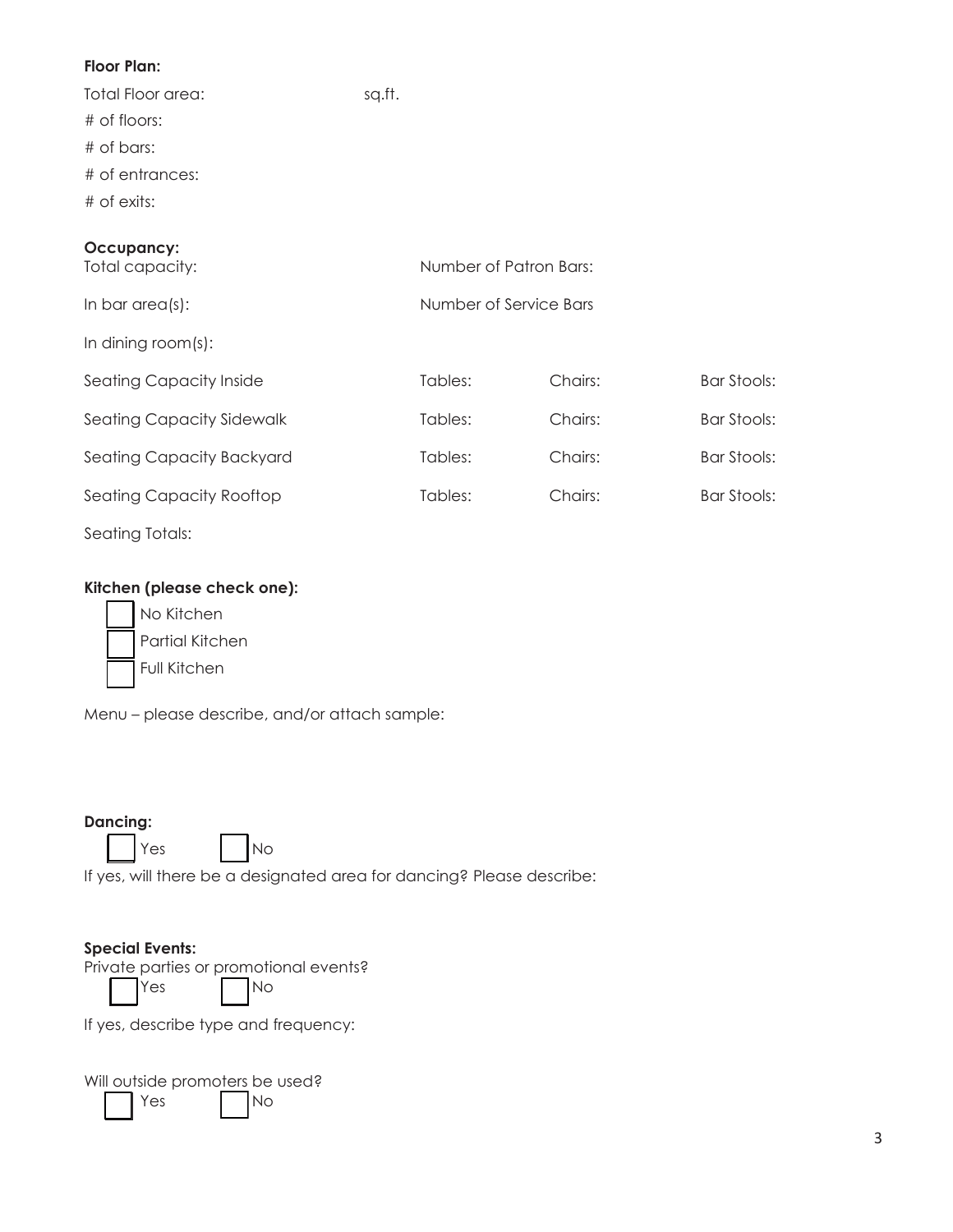#### If yes, please state how often?

|  | Will private security company be used? |  |
|--|----------------------------------------|--|
|  |                                        |  |

Yes | No

If yes, please list name.

Hours of duty: Number inside/outside of premises

## **Type of Music/Entertainment:**

| Live Musician                                         | Streaming music/digital files | CDs/Tapes/LPs |
|-------------------------------------------------------|-------------------------------|---------------|
| Live DJ                                               | Karaoke                       |               |
| Juke Box                                              | Other                         | None          |
| Volume Level:                                         |                               |               |
| Background (Quiet)                                    |                               |               |
| <b>Entertainment Level</b>                            |                               |               |
| Do you have soundproofing?<br>Yes<br>No               |                               |               |
| Do you plan on installing soundproofing?<br>Yes<br>No |                               |               |
| If yes, please describe your sound system.            |                               |               |

**Admission:**

Cover charge, if any:

Minimum age, if any:

Dress code, if any:

## **Sidewalk Café:**

Do you have plans to apply for a permit?

 $Yes$   $\neg$  No

If yes, when will you apply?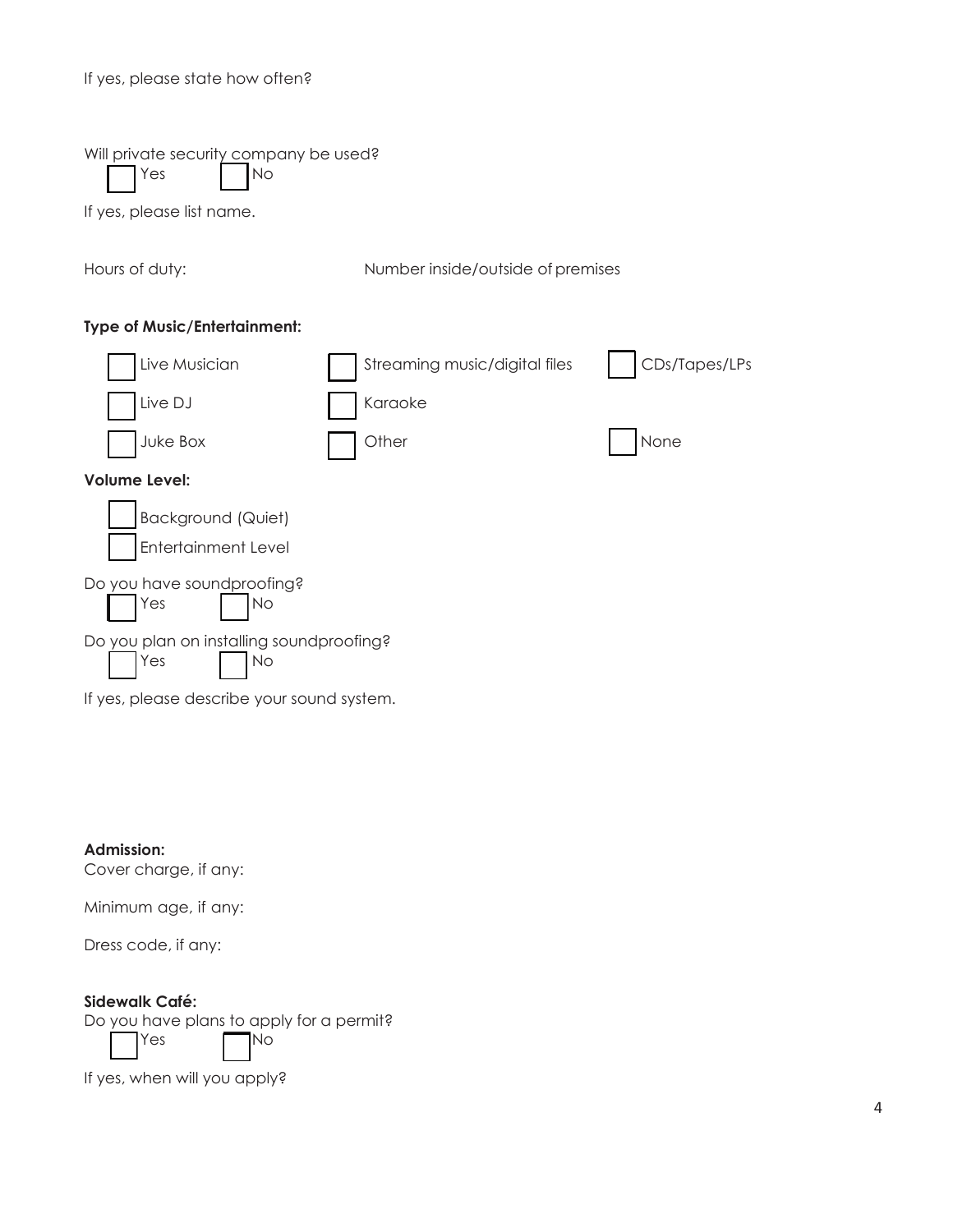## **Patron Use of Outdoor Areas**:

Do you use/plan to use any of the following?

|                              |                                  | Do you use/plan to use any of the following?                                                                              |                   |     |                   |     |
|------------------------------|----------------------------------|---------------------------------------------------------------------------------------------------------------------------|-------------------|-----|-------------------|-----|
|                              | Backyard<br>Deck/Terrace<br>Roof |                                                                                                                           |                   |     |                   |     |
|                              |                                  | If yes, please describe planned usage:                                                                                    |                   |     |                   |     |
|                              |                                  |                                                                                                                           |                   |     |                   |     |
|                              |                                  | Hours of Operation (please indicate hours of operation for both indoor and outdoor space,<br>even if hours are the same): |                   |     |                   |     |
| Indoor:                      |                                  |                                                                                                                           |                   |     |                   |     |
| Mon                          | Tue                              | Wed                                                                                                                       | Thu               | Fri | Sat               | Sun |
|                              |                                  |                                                                                                                           |                   |     |                   |     |
| Outdoor:                     |                                  |                                                                                                                           |                   |     |                   |     |
| Mon                          | Tue                              | Wed                                                                                                                       | Thu               | Fri | Sat               | Sun |
|                              |                                  |                                                                                                                           |                   |     |                   |     |
| <b>Primary Zoning:</b>       |                                  |                                                                                                                           |                   |     |                   |     |
|                              | Residential                      |                                                                                                                           | Mixed (Res/Com)   |     | Commercial/Office |     |
|                              | Other, please describe:          |                                                                                                                           |                   |     |                   |     |
|                              |                                  |                                                                                                                           |                   |     |                   |     |
|                              |                                  |                                                                                                                           |                   |     |                   |     |
| <b>Adjacent Building(s):</b> |                                  |                                                                                                                           |                   |     |                   |     |
|                              | Residential                      |                                                                                                                           | Commercial/Office |     | Mixed (Res/Com)   |     |
|                              | Other, please describe           |                                                                                                                           |                   |     |                   |     |
|                              |                                  |                                                                                                                           |                   |     |                   |     |
|                              | <b>Certificate of Occupancy:</b> |                                                                                                                           |                   |     |                   |     |
|                              | Does building have a C of O?     |                                                                                                                           |                   |     |                   |     |

No No

 $Yes$   $No$ 

If yes, is proposed occupancy permitted?